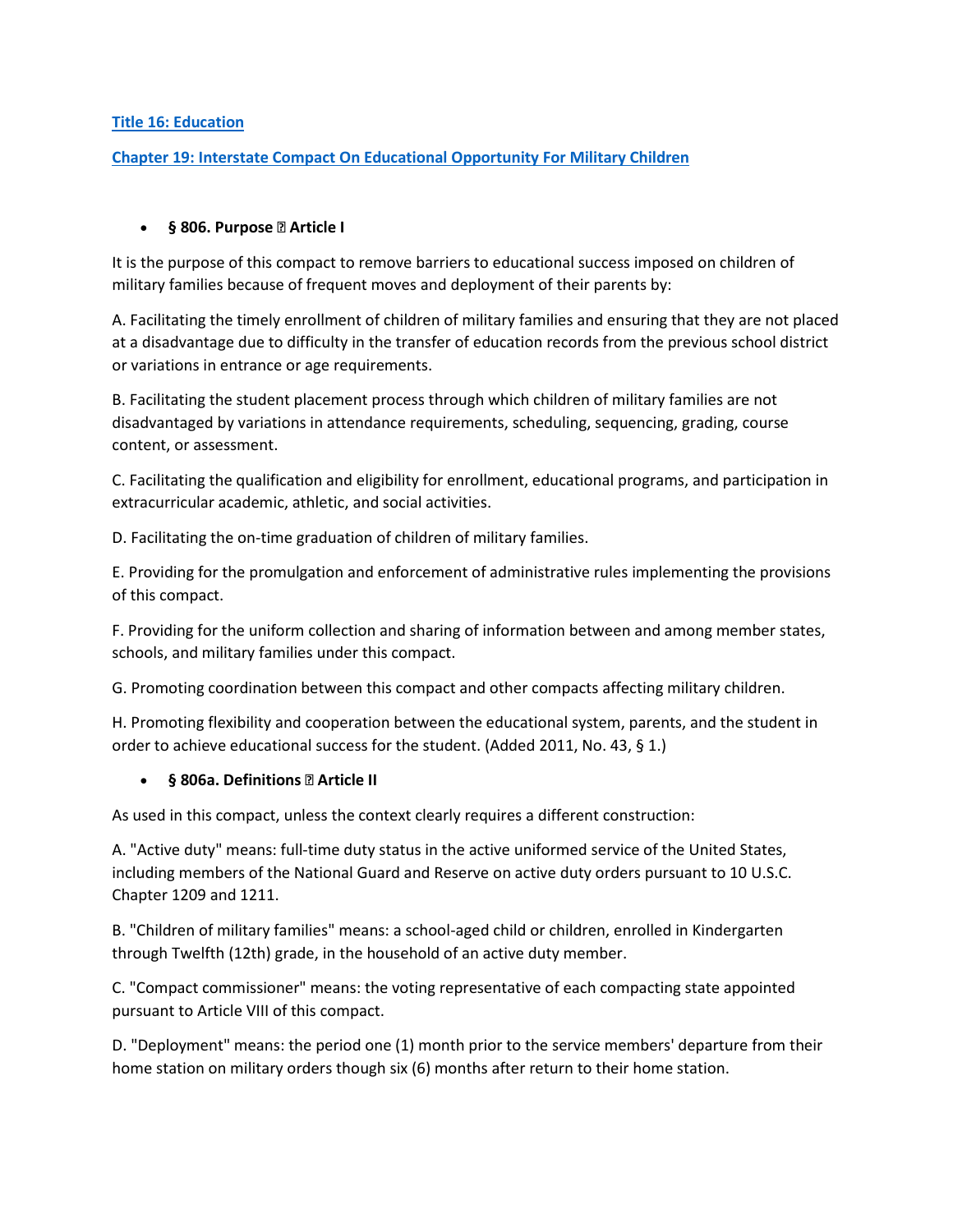E. "Education(al) records" means: those official records, files, and data directly related to a student and maintained by the school or local education agency, including but not limited to records encompassing all the material kept in the student's cumulative folder such as general identifying data, records of attendance and of academic work completed, records of achievement and results of evaluative tests, health data, disciplinary status, test protocols, and individualized education programs.

F. "Extracurricular activities" means: a voluntary activity sponsored by the school or local education agency or an organization sanctioned by the local education agency. Extracurricular activities include, but are not limited to, preparation for and involvement in public performances, contests, athletic competitions, demonstrations, displays, and club activities.

G. "Interstate Commission on Educational Opportunity for Military Children" means: the commission that is created under Article IX of this compact, which is generally referred to as Interstate Commission.

H. "Local education agency" means: a public authority legally constituted by the state as an administrative agency to provide control of and direction for Kindergarten through Twelfth (12th) grade public educational institutions.

I. "Member state" means: a state that has enacted this compact.

J. "Military installation" means: a base, camp, post, station, yard, center, homeport facility for any ship, or other activity under the jurisdiction of the Department of Defense, including any leased facility, which is located within any of the several States, the District of Columbia, the Commonwealth of Puerto Rico, the U.S. Virgin Islands, Guam, American Samoa, the Northern Marianas Islands, and any other U.S. Territory. Such term does not include any facility used primarily for civil works, rivers and harbors projects, or flood control projects.

K. "Nonmember state" means: a state that has not enacted this compact.

L. "Receiving state" means: the state to which a child of a military family is sent, brought, or caused to be sent or brought.

M. "Rule" means: a written statement by the Interstate Commission promulgated pursuant to Article XII of this compact that is of general applicability, implements, interprets, or prescribes a policy or provision of the compact, or an organizational, procedural, or practice requirement of the Interstate Commission, and has the force and effect of a rule promulgated under the Vermont Administrative Procedure Act as found in 3 V.S.A. chapter 25, and includes the amendment, repeal, or suspension of an existing rule.

N. "Sending state" means: the state from which a child of a military family is sent, brought, or caused to be sent or brought.

O. "State" means: a state of the United States, the District of Columbia, the Commonwealth of Puerto Rico, the U.S. Virgin Islands, Guam, American Samoa, the Northern Marianas Islands, and any other U.S. Territory.

P. "Student" means: the child of a military family for whom the local education agency receives public funding and who is formally enrolled in Kindergarten through Twelfth (12th) grade.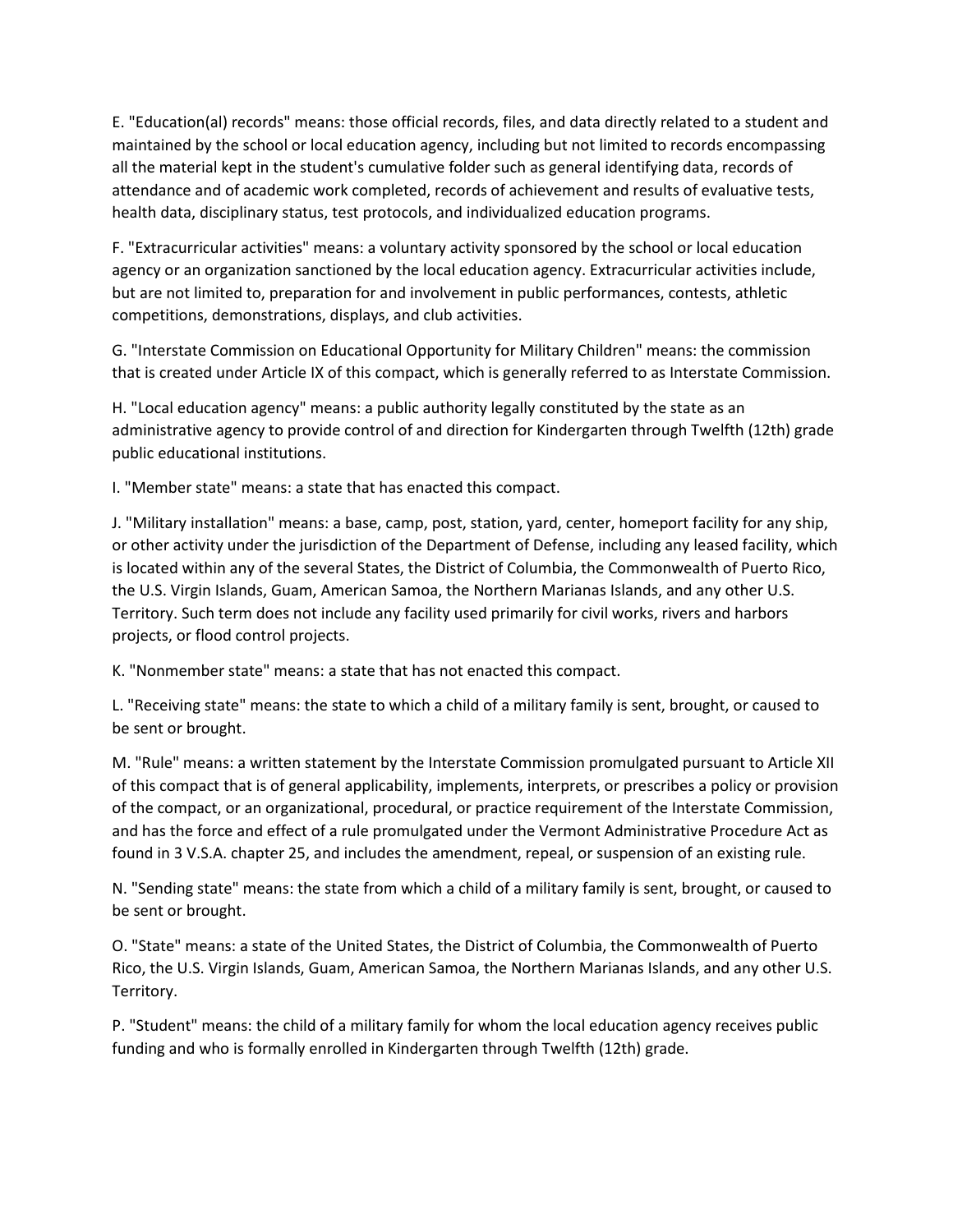Q. "Transition" means: 1) the formal and physical process of transferring from school to school or 2) the period of time in which a student moves from one school in the sending state to another school in the receiving state.

R. "Uniformed service" means: the Army, Navy, Air Force, Marine Corps, Coast Guard as well as the Commissioned Corps of the National Oceanic and Atmospheric Administration, and Public Health Services.

S. "Veteran" means: a person who served in the uniformed services and who was discharged or released therefrom under conditions other than dishonorable. (Added 2011, No. 43, § 1.)

### **§ 806b. Applicability —Article III**

A. Except as otherwise provided in Section B, this compact shall apply to the children of:

1. active duty members of the uniformed services as defined in this compact, including members of the National Guard and Reserve on active duty orders pursuant to 10 U.S.C. Chapter 1209 and 1211;

2. members or veterans of the uniformed services who are severely injured and medically discharged or retired for a period of one (1) year after medical discharge or retirement; and

3. members of the uniformed services who die on active duty or as a result of injuries sustained on active duty for a period of one (1) year after death.

B. The provisions of this interstate compact shall only apply to local education agencies as defined in this compact.

C. The provisions of this compact shall not apply to the children of:

1. inactive members of the national guard and military reserves;

2. members of the uniformed services now retired, except as provided in Section A;

3. veterans of the uniformed services, except as provided in Section A; and

4. other U.S. Dept. of Defense personnel and other federal agency civilian and contract employees not defined as active duty members of the uniformed services. (Added 2011, No. 43, § 1.)

### **§ 806c. Educational records and enrollment —Article IV**

A. Unofficial or "hand-carried" education records —In the event that official education records cannot be released to the parents for the purpose of transfer, the custodian of the records in the sending state shall prepare and furnish to the parent a complete set of unofficial educational records containing uniform information as determined by the Interstate Commission. Upon receipt of the unofficial education records by a school in the receiving state, the school shall enroll and appropriately place the student based on the information provided in the unofficial records pending validation by the official records, as quickly as possible.

B. Official education records and transcripts —Simultaneous with the enrollment and conditional placement of the student, the school in the receiving state shall request the student's official education record from the school in the sending state. Upon receipt of this request, the school in the sending state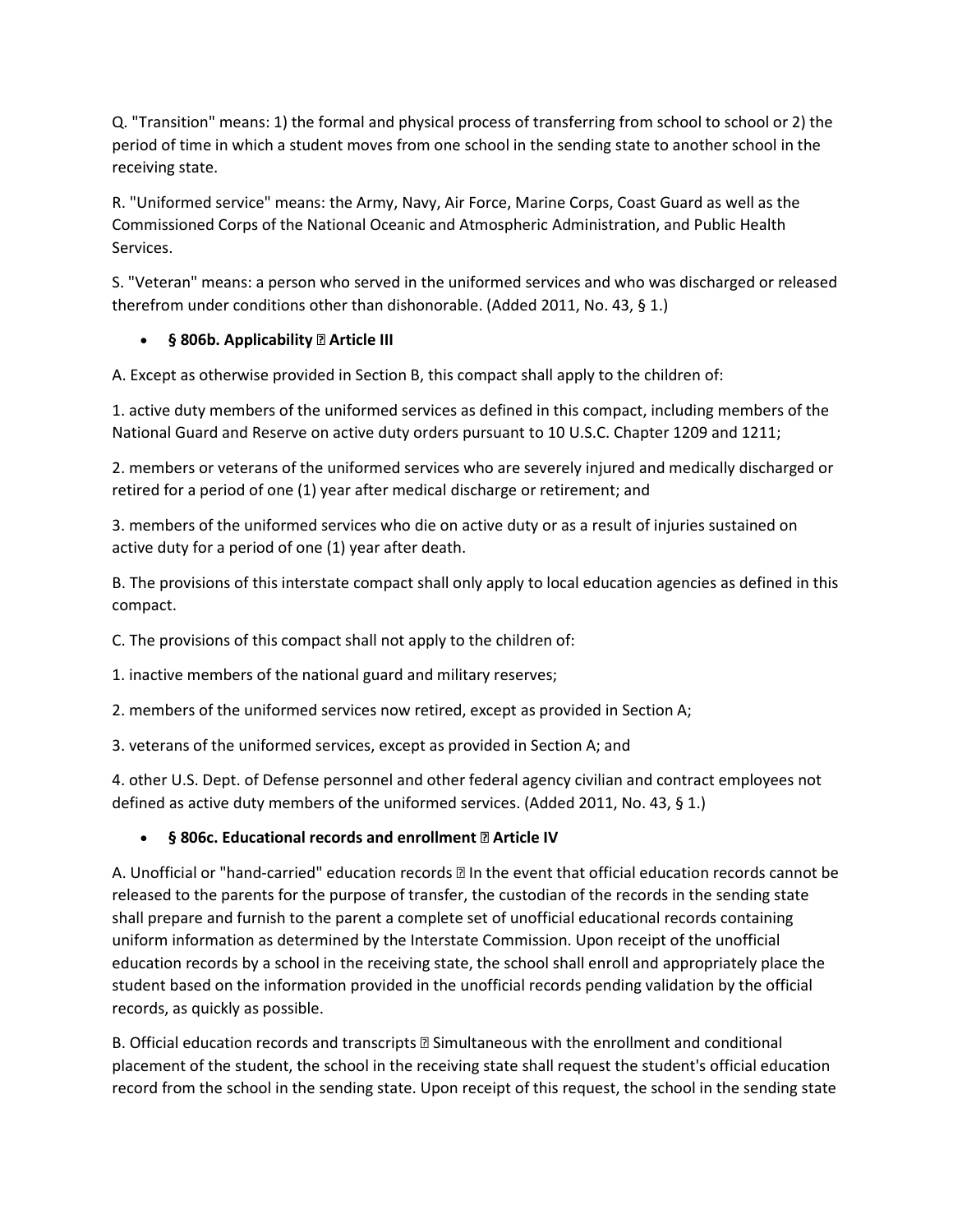will process and furnish the official education records to the school in the receiving state within ten (10) days or within such time as is reasonably determined under the rules promulgated by the Interstate Commission.

C. Immunizations —Compacting states shall give thirty (30) days from the date of enrollment or within such time as is reasonably determined under the rules promulgated by the Interstate Commission, for students to obtain any immunizations required by the receiving state. For a series of immunizations, initial vaccinations must be obtained within thirty (30) days or within such time as is reasonably determined under the rules promulgated by the Interstate Commission.

D. Kindergarten and first grade entrance age - Students shall be allowed to continue their enrollment at grade level in the receiving state commensurate with their grade level (including Kindergarten) from a local education agency in the sending state at the time of transition, regardless of age. A student that has satisfactorily completed the prerequisite grade level in the local education agency in the sending state shall be eligible for enrollment in the next highest grade level in the receiving state, regardless of age. A student transferring after the start of the school year in the receiving state shall enter the school in the receiving state on their validated level from an accredited school in the sending state. (Added 2011, No. 43, § 1.)

#### **§ 806d. Placement and attendance —Article V**

A. Course placement —When the student transfers before or during the school year, the receiving state school shall initially honor placement of the student in educational courses based on the student's enrollment in the sending state school or educational assessments conducted at the school in the sending state if the courses are offered or both. Course placement includes but is not limited to Honors, International Baccalaureate, Advanced Placement, vocational, technical, and career pathways courses. Continuing the student's academic program from the previous school and promoting placement in academically and career challenging courses should be paramount when considering placement. This does not preclude the school in the receiving state from performing subsequent evaluations to ensure appropriate placement and continued enrollment of the student in the courses.

B. Educational program placement —The receiving state school shall initially honor placement of the student in educational programs based on current educational assessments conducted at the school in the sending state or participation or placement in like programs in the sending state. Such programs include, but are not limited to: 1) gifted and talented programs; and 2) English as a second language (ESL). This does not preclude the school in the receiving state from performing subsequent evaluations to ensure appropriate placement of the student.

C. Special education services —1) In compliance with the federal requirements of the Individuals with Disabilities Education Act (IDEA), 20 U.S.C.A. Section 1400 et seq., the receiving state shall initially provide comparable services to a student with disabilities based on his or her current Individualized Education Program (IEP); and 2) in compliance with the requirements of Section 504 of the Rehabilitation Act, 29 U.S.C.A. Section 794, and with Title II of the Americans with Disabilities Act, 42 U.S.C.A. Sections 12131-12165, the receiving state shall make reasonable accommodations and modifications to address the needs of incoming students with disabilities, subject to an existing 504 or Title II Plan, to provide the student with equal access to education. This does not preclude the school in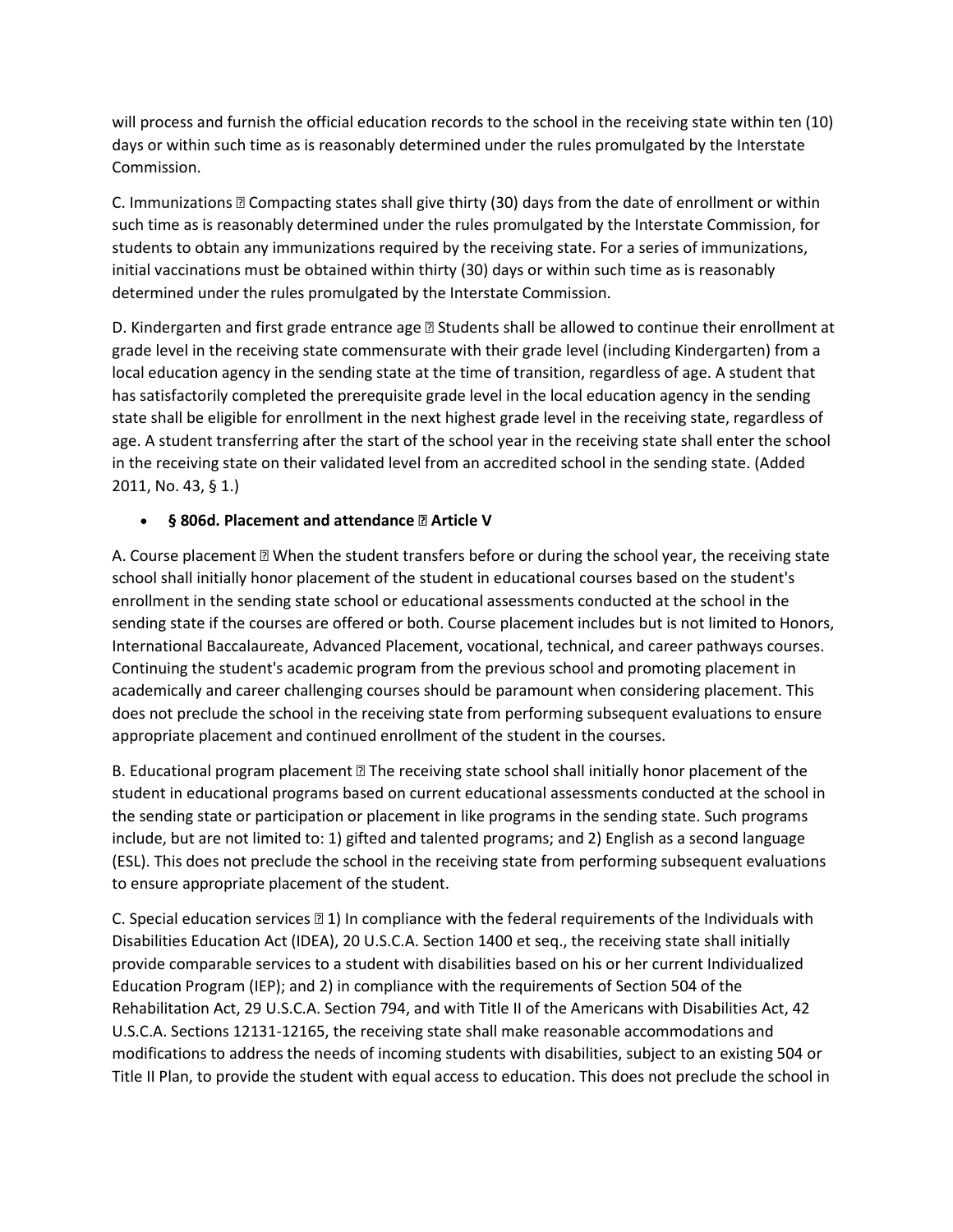the receiving state from performing subsequent evaluations to ensure appropriate placement of the student.

D. Placement flexibility —Local education agency administrative officials shall have flexibility in waiving course and program prerequisites, or other preconditions for placement in courses and programs offered under the jurisdiction of the local education agency.

E. Absence as related to deployment activities —A student whose parent or legal guardian is an active duty member of the uniformed services, as defined by the compact, and has been called to duty for, is on leave from, or immediately returned from deployment to a combat zone or combat support posting, shall be granted additional excused absences at the discretion of the local education agency superintendent to visit with his or her parent or legal guardian relative to such leave or deployment of the parent or guardian. (Added 2011, No. 43, § 1.)

#### **§ 806e. Eligibility —Article VI**

A. Eligibility for enrollment.

1. Special power of attorney, relative to the guardianship of a child of a military family and executed under applicable law shall be sufficient for the purposes of enrollment and all other actions requiring parental participation and consent.

2. A local education agency shall be prohibited from charging local tuition to a transitioning military child placed in the care of a noncustodial parent or other person standing in loco parentis who lives in a jurisdiction other than that of the custodial parent.

3. A transitioning military child, placed in the care of a noncustodial parent or other person standing in loco parentis who lives in a jurisdiction other than that of the custodial parent, may continue to attend the school in which he or she was enrolled while residing with the custodial parent.

B. Eligibility for extracurricular participation —State and local education agencies shall facilitate the opportunity for transitioning military children's inclusion in extracurricular activities, regardless of application deadlines, to the extent they are otherwise qualified. (Added 2011, No. 43, § 1.)

### **§ 806f. Graduation —Article VII**

In order to facilitate the on-time graduation of children of military families, states and local education agencies shall incorporate the following procedures:

A. Waiver requirements —Local education agency administrative officials shall waive specific courses required for graduation if similar course work has been satisfactorily completed in another local education agency or shall provide reasonable justification for denial. Should a waiver not be granted to a student who would qualify to graduate from the sending school, the local education agency shall provide an alternative means of acquiring required coursework so that graduation may occur on time.

B. Exit exams —States shall accept: 1) exit or end-of-course exams required for graduation from the sending state; or 2) national norm-referenced achievement tests; or 3) alternative testing, in lieu of testing requirements for graduation in the receiving state. In the event the above alternatives cannot be accommodated by the receiving state for a student transferring in his or her senior year, then the provisions of Article VII, Section C shall apply.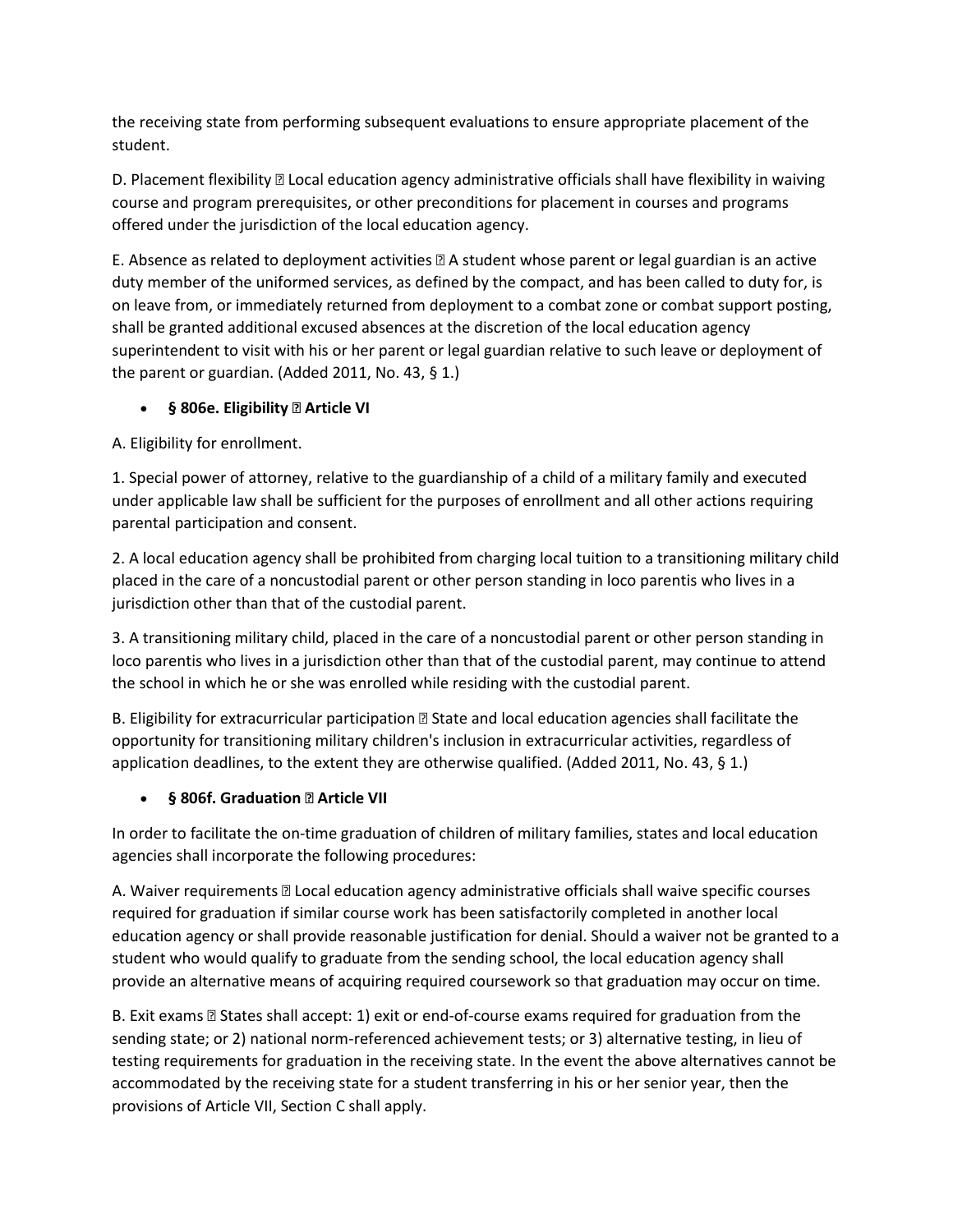C. Transfers during senior year —Should a military student transferring at the beginning or during his or her senior year be ineligible to graduate from the receiving local education agency after all alternatives have been considered, the sending and receiving local education agencies shall ensure the receipt of a diploma from the sending local education agency, if the student meets the graduation requirements of the sending local education agency. In the event that one of the states in question is not a member of this compact, the member state shall use best efforts to facilitate the on-time graduation of the student in accordance with Sections A and B of this Article. (Added 2011, No. 43, § 1.)

### **§ 806g. State coordination —Article VIII**

A. Each member state shall, through the creation of a State Council or use of an existing body or board, provide for the coordination among its agencies of government, local education agencies, and military installations concerning the state's participation in, and compliance with, this compact and Interstate Commission activities. While each member state may determine the membership of its own State Council, its membership must include at least: the state superintendent of education, superintendent of a school district with a high concentration of military children, representative from a military installation, one representative each from the legislative and executive branches of government, and other offices and stakeholder groups the State Council deems appropriate. A member state that does not have a school district deemed to contain a high concentration of military children may appoint a superintendent from another school district to represent local education agencies on the State Council.

B. The State Council of each member state shall appoint or designate a military family education liaison to assist military families and the state in facilitating the implementation of this compact.

C. The compact commissioner responsible for the administration and management of the state's participation in the compact shall be appointed by the Governor or as otherwise determined by each member state.

D. The compact commissioner and the military family education liaison designated herein shall be exofficio members of the State Council, unless either is already a full voting member of the State Council. (Added 2011, No. 43, § 1.)

### **§ 806h. Interstate commission on educational opportunity for military children —Article** IX

The member states hereby create the "Interstate Commission on Educational Opportunity for Military Children." The activities of the Interstate Commission are the formation of public policy and are a discretionary state function. The Interstate Commission shall:

A. Be a body corporate and joint agency of the member states and shall have all the responsibilities, powers, and duties set forth herein, and such additional powers as may be conferred upon it by a subsequent concurrent action of the respective legislatures of the member states in accordance with the terms of this compact.

B. Consist of one Interstate Commission voting representative from each member state who shall be that state's compact commissioner.

1. Each member state represented at a meeting of the Interstate Commission is entitled to one vote.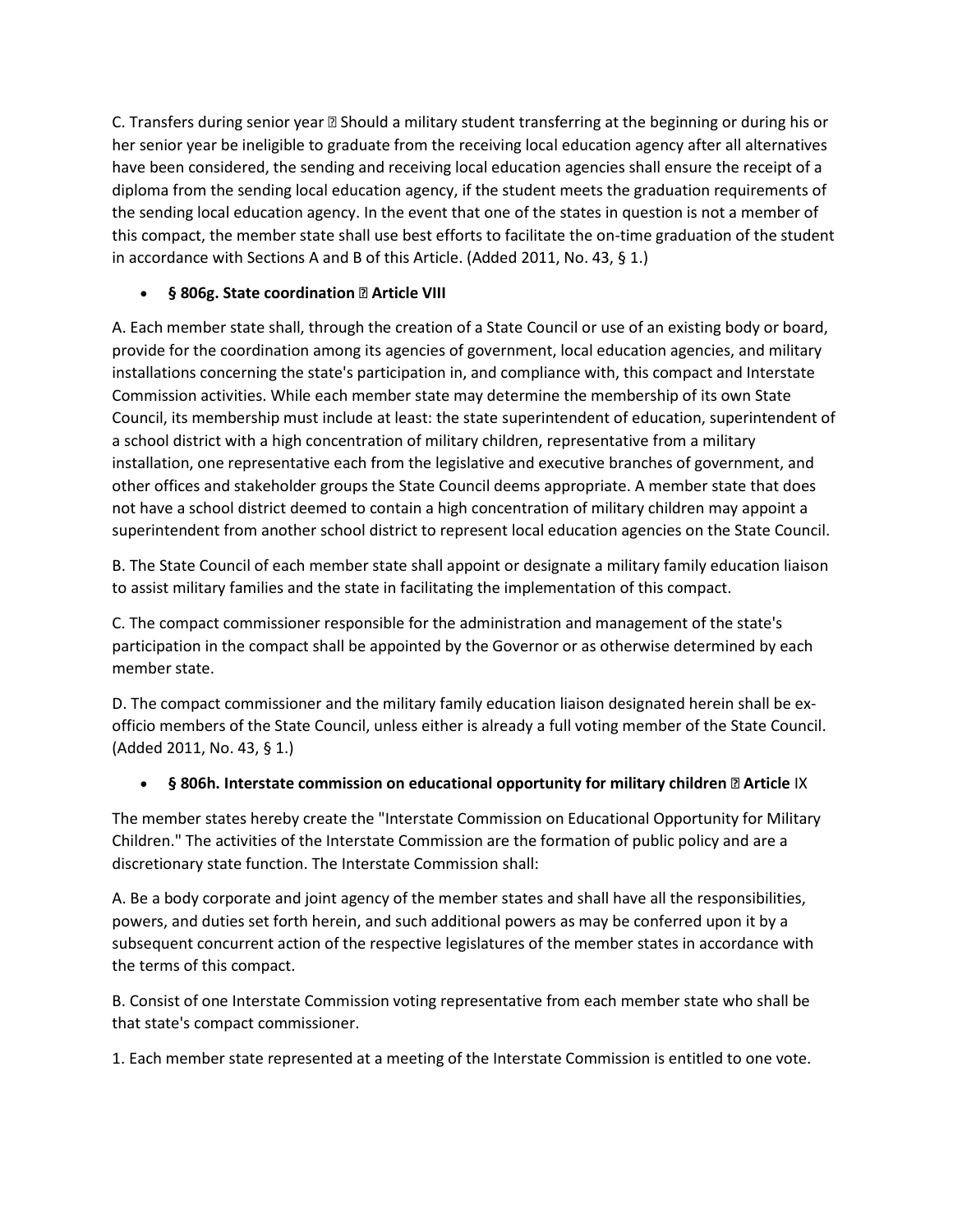2. A majority of the total member states shall constitute a quorum for the transaction of business, unless a larger quorum is required by the bylaws of the Interstate Commission.

3. A representative shall not delegate a vote to another member state. In the event the compact commissioner is unable to attend a meeting of the Interstate Commission, the Governor or State Council may delegate voting authority to another person from their state for a specified meeting.

4. The bylaws may provide for meetings of the Interstate Commission to be conducted by telecommunication or electronic communication.

C. Consist of ex-officio, nonvoting representatives who are members of interested organizations. Such ex-officio members, as defined in the bylaws, may include but not be limited to, members of the representative organizations of military family advocates, local education agency officials, parent and teacher groups, the U.S. Department of Defense, the Education Commission of the States, the Interstate Agreement on the Qualification of Educational Personnel, and other interstate compacts affecting the education of children of military members.

D. Meet at least once each calendar year. The chairperson may call additional meetings and, upon the request of a simple majority of the member states, shall call additional meetings.

E. Establish an executive committee, whose members shall include the officers of the Interstate Commission and such other members of the Interstate Commission as determined by the bylaws. Members of the executive committee shall serve a one-year term. Members of the executive committee shall be entitled to one vote each. The executive committee shall have the power to act on behalf of the Interstate Commission, with the exception of rulemaking, during periods when the Interstate Commission is not in session. The executive committee shall oversee the day-to-day activities of the administration of the compact, including enforcement and compliance with the provisions of the compact, its bylaws and rules, and other such duties as deemed necessary. The U.S. Dept. of Defense shall serve as an ex-officio, nonvoting member of the executive committee.

F. Establish bylaws and rules that provide for conditions and procedures under which the Interstate Commission shall make its information and official records available to the public for inspection or copying. The Interstate Commission may exempt from disclosure information or official records to the extent they would adversely affect personal privacy rights or proprietary interests.

G. Give public notice of all meetings and all meetings shall be open to the public, except as set forth in the rules or as otherwise provided in the compact. The Interstate Commission and its committees may close a meeting, or portion thereof, where it determines by two-thirds' vote that an open meeting would be likely to:

1. Relate solely to the Interstate Commission's internal personnel practices and procedures;

- 2. Disclose matters specifically exempted from disclosure by federal and state statute;
- 3. Disclose trade secrets or commercial or financial information which is privileged or confidential;

4. Involve accusing a person of a crime, or formally censuring a person;

5. Disclose information of a personal nature where disclosure would constitute a clearly unwarranted invasion of personal privacy;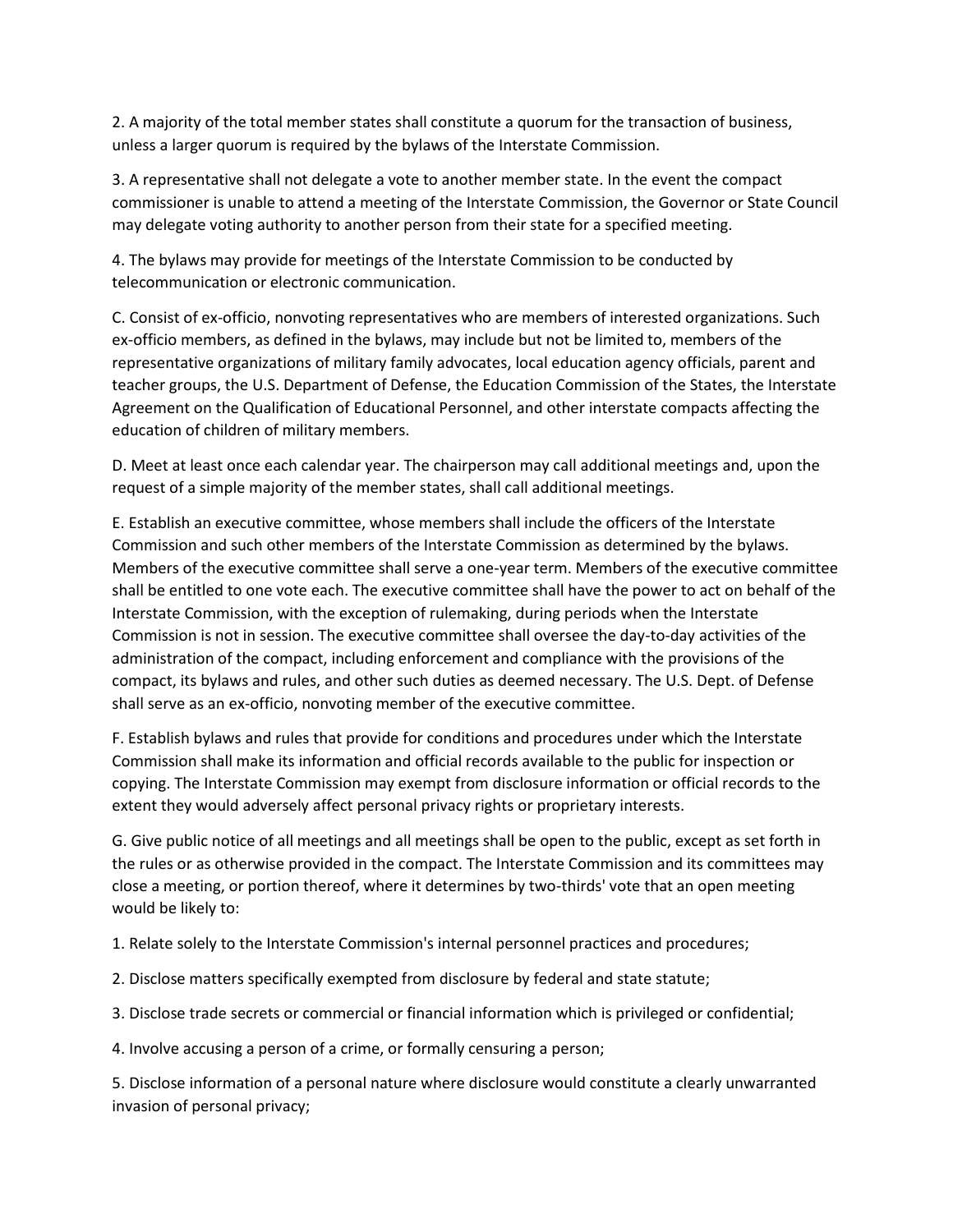6. Disclose investigative records compiled for law enforcement purposes; or

7. Specifically relate to the Interstate Commission's participation in a civil action or other legal proceeding.

H. Cause its legal counsel or designee to certify that a meeting may be closed and shall reference each relevant exemptible provision for any meeting, or portion of a meeting, which is closed pursuant to this provision. The Interstate Commission shall keep minutes which shall fully and clearly describe all matters discussed in a meeting and shall provide a full and accurate summary of actions taken, and the reasons therefor, including a description of the views expressed and the record of a roll call vote. All documents considered in connection with an action shall be identified in such minutes. All minutes and documents of a closed meeting shall remain under seal, subject to release by a majority vote of the Interstate Commission.

I. Collect standardized data concerning the educational transition of the children of military families under this compact as directed through its rules which shall specify the data to be collected, the means of collection and data exchange and reporting requirements. Such methods of data collection, exchange, and reporting shall, insofar as is reasonably possible, conform to current technology and coordinate its information functions with the appropriate custodian of records as identified in the bylaws and rules.

J. Create a process that permits military officials, education officials, and parents to inform the Interstate Commission if and when there are alleged violations of the compact or its rules or when issues subject to the jurisdiction of the compact or its rules are not addressed by the state or local education agency. This section shall not be construed to create a private right of action against the Interstate Commission, any member state, or any local education agency. (Added 2011, No. 43, § 1.)

#### **§ 806i. Powers and duties of the interstate commission —Article X**

The Interstate Commission shall have the following powers:

A. To provide for dispute resolution among member states.

B. To promulgate rules and take all necessary actions to effect the goals, purposes, and obligations as enumerated in this compact. The rules shall have the force and effect of a rule promulgated under the Vermont Administrative Procedure Act as found in 3 V.S.A. chapter 25 and shall be binding in the compact states to the extent and in the manner provided in this compact.

C. To issue, upon request of a member state, advisory opinions concerning the meaning or interpretation of the interstate compact, its bylaws, rules, and actions.

D. To monitor compliance with the compact provisions, the rules promulgated by the Interstate Commission, and the bylaws. Any action to enforce compliance with the compact provisions by the Interstate Commission shall be brought against a member state only.

E. To establish and maintain offices which shall be located within one or more of the member states.

F. To purchase and maintain insurance and bonds.

G. To borrow, accept, hire, or contract for services of personnel.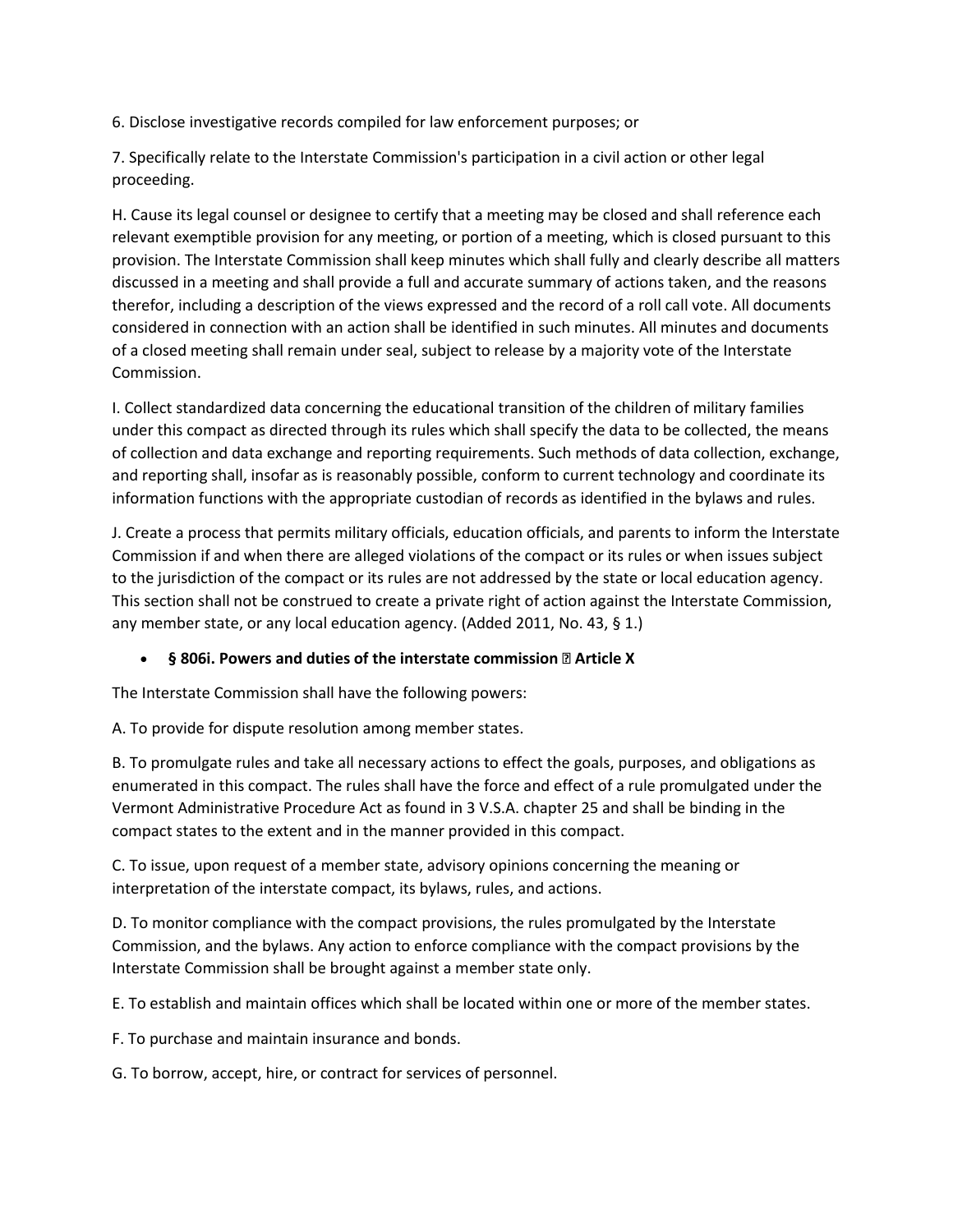H. To establish and appoint committees including but not limited to an executive committee as required by Article IX, Section E, which shall have the power to act on behalf of the Interstate Commission in carrying out its powers and duties hereunder.

I. To elect or appoint such officers, attorneys, employees, agents, or consultants, and to fix their compensation, define their duties, and determine their qualifications; and to establish the Interstate Commission's personnel policies and programs relating to conflicts of interest, rates of compensation, and qualifications of personnel.

J. To accept any and all donations and grants of money, equipment, supplies, materials, and services, and to receive, utilize, and dispose of it.

K. To lease, purchase, accept contributions or donations of, or otherwise to own, hold, improve, or use any property, real, personal, or mixed.

L. To sell, convey, mortgage, pledge, lease, exchange, abandon, or otherwise dispose of any property, real, personal, or mixed.

M. To establish a budget and make expenditures.

N. To adopt a seal and bylaws governing the management and operation of the Interstate Commission.

O. To report annually to the legislatures, governors, judiciary, and state councils of the member states concerning the activities of the Interstate Commission during the preceding year. Such reports shall also include any recommendations that may have been adopted by the Interstate Commission.

P. To coordinate education, training, and public awareness regarding the compact and its implementation and operation for officials and parents involved in such activity.

Q. To establish uniform standards for the reporting, collecting, and exchanging of data.

R. To maintain corporate books and records in accordance with the bylaws.

S. To perform such functions as may be necessary or appropriate to achieve the purposes of this compact.

T. To provide for the uniform collection and sharing of information between and among member states, schools, and military families under this compact. (Added 2011, No. 43, § 1.)

#### **§ 806j. Organization and operation of the interstate commission —Article XI**

A. The Interstate Commission shall, by a majority of the members present and voting, within 12 months after the first Interstate Commission meeting, adopt bylaws to govern its conduct as may be necessary or appropriate to carry out the purposes of the compact, including, but not limited to:

1. Establishing the fiscal year of the Interstate Commission;

2. Establishing an executive committee, and such other committees as may be necessary;

3. Providing for the establishment of committees and for governing any general or specific delegation of authority or function of the Interstate Commission;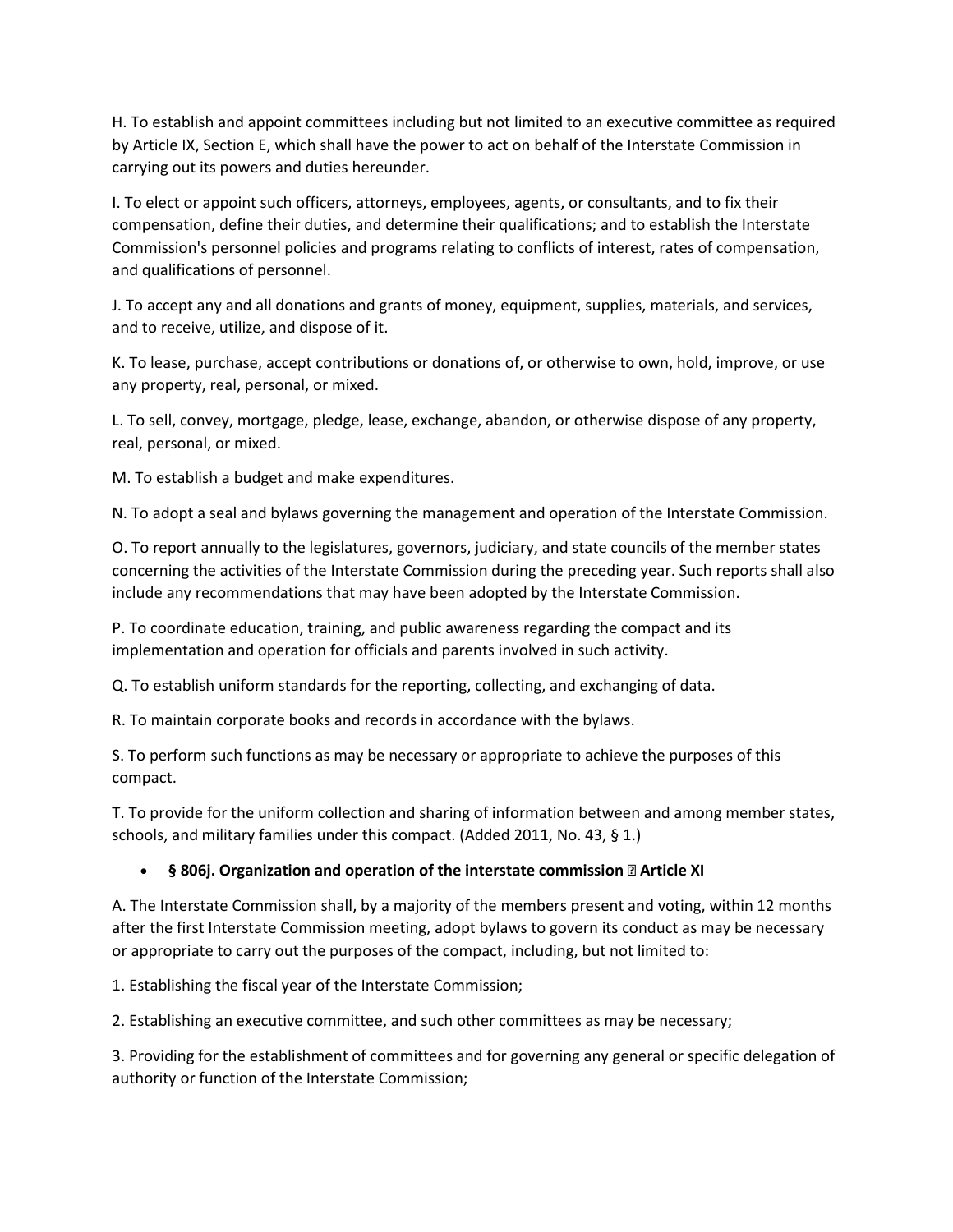4. Providing reasonable procedures for calling and conducting meetings of the Interstate Commission, and ensuring reasonable notice of each such meeting;

5. Establishing the titles and responsibilities of the officers and staff of the Interstate Commission;

6. Providing a mechanism for concluding the operations of the Interstate Commission and the return of surplus funds that may exist upon the termination of the compact after the payment and reserving of all of its debts and obligations; and

7. Providing "start up" rules for initial administration of the compact.

B. The Interstate Commission shall, by a majority of the members, elect annually from among its members a chairperson, a vice chairperson, and a treasurer, each of whom shall have such authority and duties as may be specified in the bylaws. The chairperson or, in the chairperson's absence or disability, the vice chairperson, shall preside at all meetings of the Interstate Commission. The officers so elected shall serve without compensation or remuneration from the Interstate Commission; provided that, subject to the availability of budgeted funds, the officers shall be reimbursed for ordinary and necessary costs and expenses incurred by them in the performance of their responsibilities as officers of the Interstate Commission.

C. Executive Committee, Officers, and Personnel.

1. The executive committee shall have such authority and duties as may be set forth in the bylaws, including, but not limited to:

a. Managing the affairs of the Interstate Commission in a manner consistent with the bylaws and purposes of the Interstate Commission;

b. Overseeing an organizational structure within, and appropriate procedures for the Interstate Commission to provide for the creation of rules, operating procedures, and administrative and technical support functions; and

c. Planning, implementing, and coordinating communications and activities with other state, federal, and local government organizations in order to advance the goals of the Interstate Commission.

2. The executive committee may, subject to the approval of the Interstate Commission, appoint or retain an executive director for such period, upon such terms and conditions, and for such compensation, as the Interstate Commission may deem appropriate. The executive director shall serve as secretary to the Interstate Commission, but shall not be a Member of the Interstate Commission. The executive director shall hire and supervise such other persons as may be authorized by the Interstate Commission.

D. The Interstate Commission's executive director and its employees shall be immune from suit and liability, either personally or in their official capacity, for a claim for damage to or loss of property or personal injury or other civil liability caused or arising out of or relating to an actual or alleged act, error, or omission that occurred, or that such person had a reasonable basis for believing occurred, within the scope of Interstate Commission employment, duties, or responsibilities; provided, that such person shall not be protected from suit or liability for damage, loss, injury, or liability caused by the intentional or willful and wanton misconduct of such person.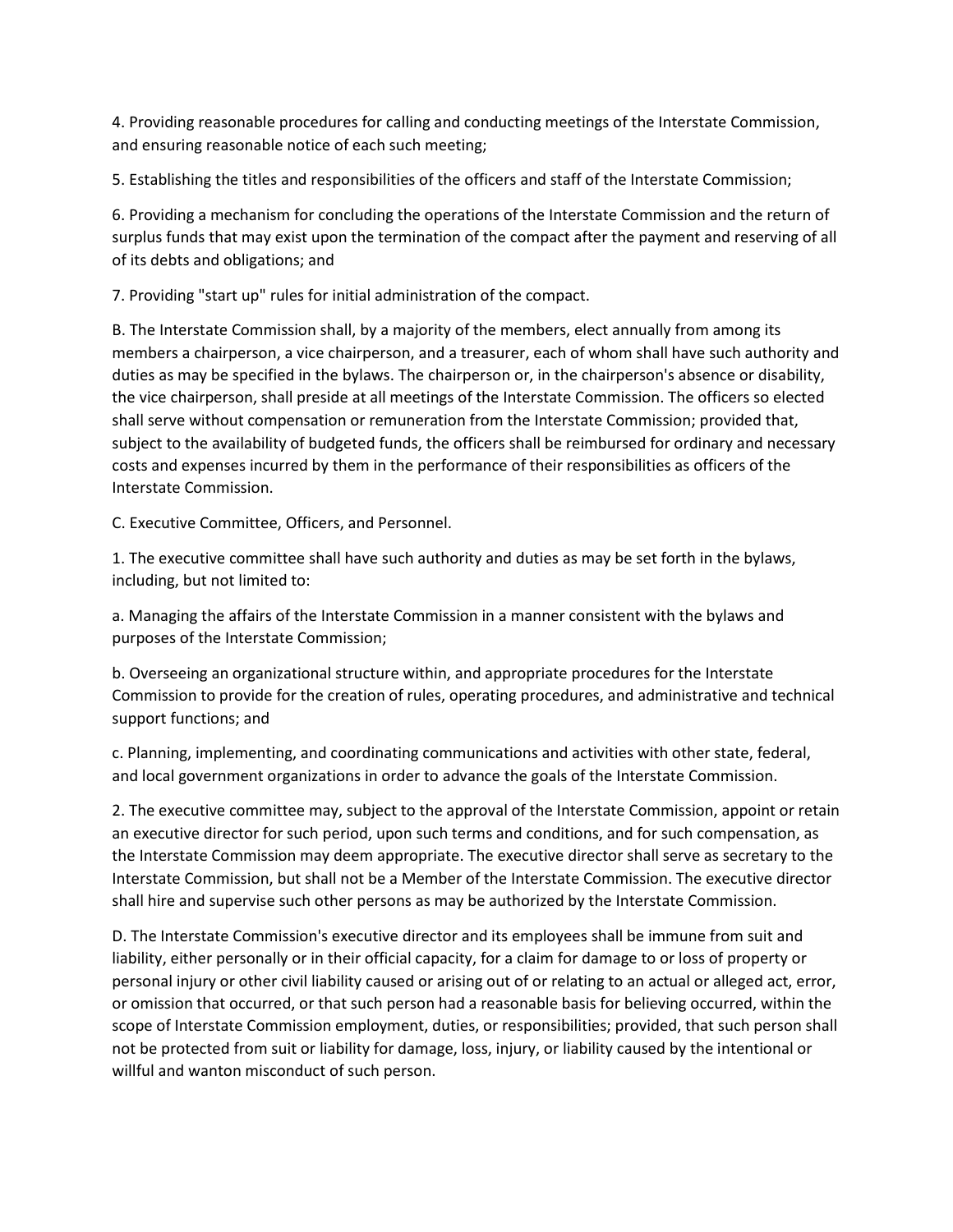1. The liability of the Interstate Commission's executive director and employees or Interstate Commission representatives, acting within the scope of such person's employment or duties for acts, errors, or omissions occurring within such person's state may not exceed the limits of liability set forth under the Constitution and laws of that state for state officials, employees, and agents. The Interstate Commission is considered to be an instrumentality of the states for the purposes of any such action. Nothing in this subsection shall be construed to protect such person from suit or liability for damage, loss, injury, or liability caused by the intentional or willful and wanton misconduct of such person.

2. The Interstate Commission shall defend the executive director and its employees and, subject to the approval of the Attorney General or other appropriate legal counsel of the member state represented by an Interstate Commission representative, shall defend such Interstate Commission representative in any civil action seeking to impose liability arising out of an actual or alleged act, error, or omission that occurred within the scope of Interstate Commission employment, duties, or responsibilities, or that the defendant had a reasonable basis for believing occurred within the scope of Interstate Commission employment, duties, or responsibilities, provided that the actual or alleged act, error, or omission did not result from intentional or willful and wanton misconduct on the part of such person.

3. To the extent not covered by the state involved, member state, or the Interstate Commission, the representatives or employees of the Interstate Commission shall be held harmless in the amount of a settlement or judgment, including attorney's fees and costs, obtained against such persons arising out of an actual or alleged act, error, or omission that occurred within the scope of Interstate Commission employment, duties, or responsibilities, or that such persons had a reasonable basis for believing occurred within the scope of Interstate Commission employment, duties, or responsibilities, provided that the actual or alleged act, error, or omission did not result from intentional or willful and wanton misconduct on the part of such persons. (Added 2011, No. 43, § 1.)

#### **§ 806k. Rulemaking functions of the interstate commission —Article XII**

A. Rulemaking Authority —The Interstate Commission shall promulgate reasonable rules in order to effectively and efficiently achieve the purposes of this Compact. Notwithstanding the foregoing, in the event the Interstate Commission exercises its rulemaking authority in a manner that is beyond the scope of the purposes of this Act, or the powers granted hereunder, then such an action by the Interstate Commission shall be invalid and have no force or effect.

B. Rulemaking Procedure —Rules shall be made pursuant to a rulemaking process that substantially conforms to the "Model State Administrative Procedure Act," of 1981, Uniform Laws Annotated, Vol. 15, p.1 (2000) as amended, as may be appropriate to the operations of the Interstate Commission.

C. Not later than thirty (30) days after a rule is promulgated, any person may file a petition for judicial review of the rule; provided, that the filing of such a petition shall not stay or otherwise prevent the rule from becoming effective unless the court finds that the petitioner has a substantial likelihood of success. The court shall give deference to the actions of the Interstate Commission consistent with applicable law and shall not find the rule to be unlawful if the rule represents a reasonable exercise of the Interstate Commission's authority.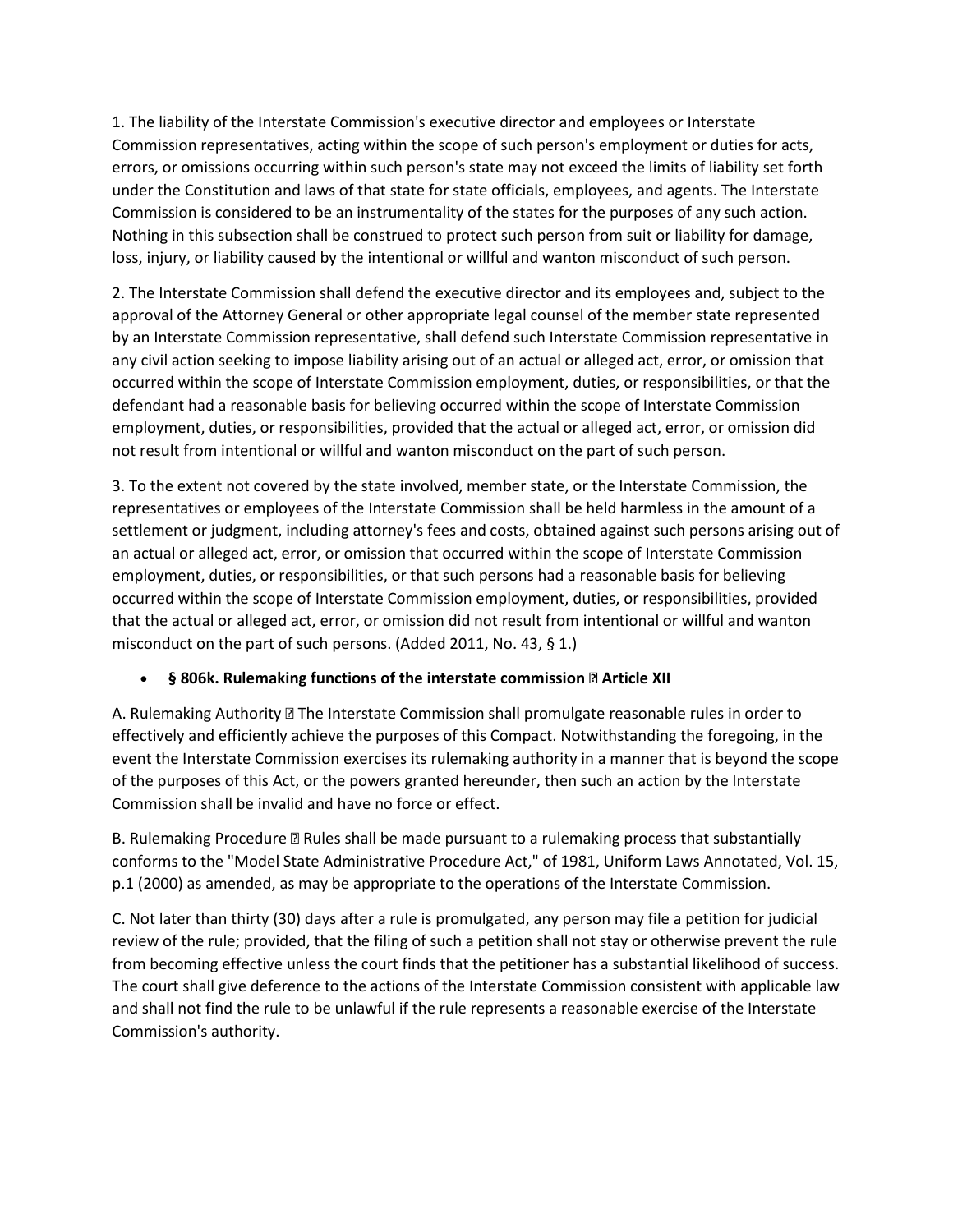D. If a majority of the legislatures of the compacting states rejects a rule by enactment of a statute or resolution in the same manner used to adopt the compact, then such rule shall have no further force and effect in any compacting state. (Added 2011, No. 43, § 1.)

### **§ 806l. Oversight, enforcement, and dispute resolution —Article XIII**

A. Oversight.

1. Each member state shall enforce this compact to effectuate the compact's purposes and intent. The rules promulgated under this act shall have standing as a rule promulgated under the Vermont Administrative Procedure Act as found in 3 V.S.A. chapter 25.

2. All courts shall take judicial notice of the compact and the rules in any judicial or administrative proceeding in a member state pertaining to the subject matter of this compact which may affect the powers, responsibilities, or actions of the Interstate Commission.

3. The Interstate Commission shall be entitled to receive all service of process in any such proceeding, and shall have standing to intervene in the proceeding for all purposes. Failure to provide service of process to the Interstate Commission shall render a judgment or order void as to the Interstate Commission, this compact, or promulgated rules.

B. Default, Technical Assistance, Suspension, and Termination —If the Interstate Commission determines that a member state has defaulted in the performance of its obligations or responsibilities under this compact, or the bylaws or promulgated rules, the Interstate Commission shall:

1. Provide written notice to the defaulting state and other member states of the nature of the default, the means of curing the default, and any action taken by the Interstate Commission. The Interstate Commission shall specify the conditions by which the defaulting state must cure its default.

2. Provide remedial training and specific technical assistance regarding the default.

3. If the defaulting state fails to cure the default, the defaulting state shall be terminated from the compact upon an affirmative vote of a majority of the member states and all rights, privileges, and benefits conferred by this compact shall be terminated from the effective date of termination. A cure of the default does not relieve the offending state of obligations or liabilities incurred during the period of the default.

4. Suspension or termination of membership in the compact shall be imposed only after all other means of securing compliance have been exhausted. Notice of intent to suspend or terminate shall be given by the Interstate Commission to the Governor, the majority and minority leaders of the defaulting state's legislature, and each of the member states.

5. The state which has been suspended or terminated is responsible for all assessments, obligations, and liabilities incurred through the effective date of suspension or termination, not to exceed \$100 per year as provided in Article XIV, Section E, of this compact for each year that the State of Vermont is a member of the compact.

6. The Interstate Commission shall not bear any costs relating to any state that has been found to be in default or which has been suspended or terminated from the compact, unless otherwise mutually agreed upon in writing between the Interstate Commission and the defaulting state.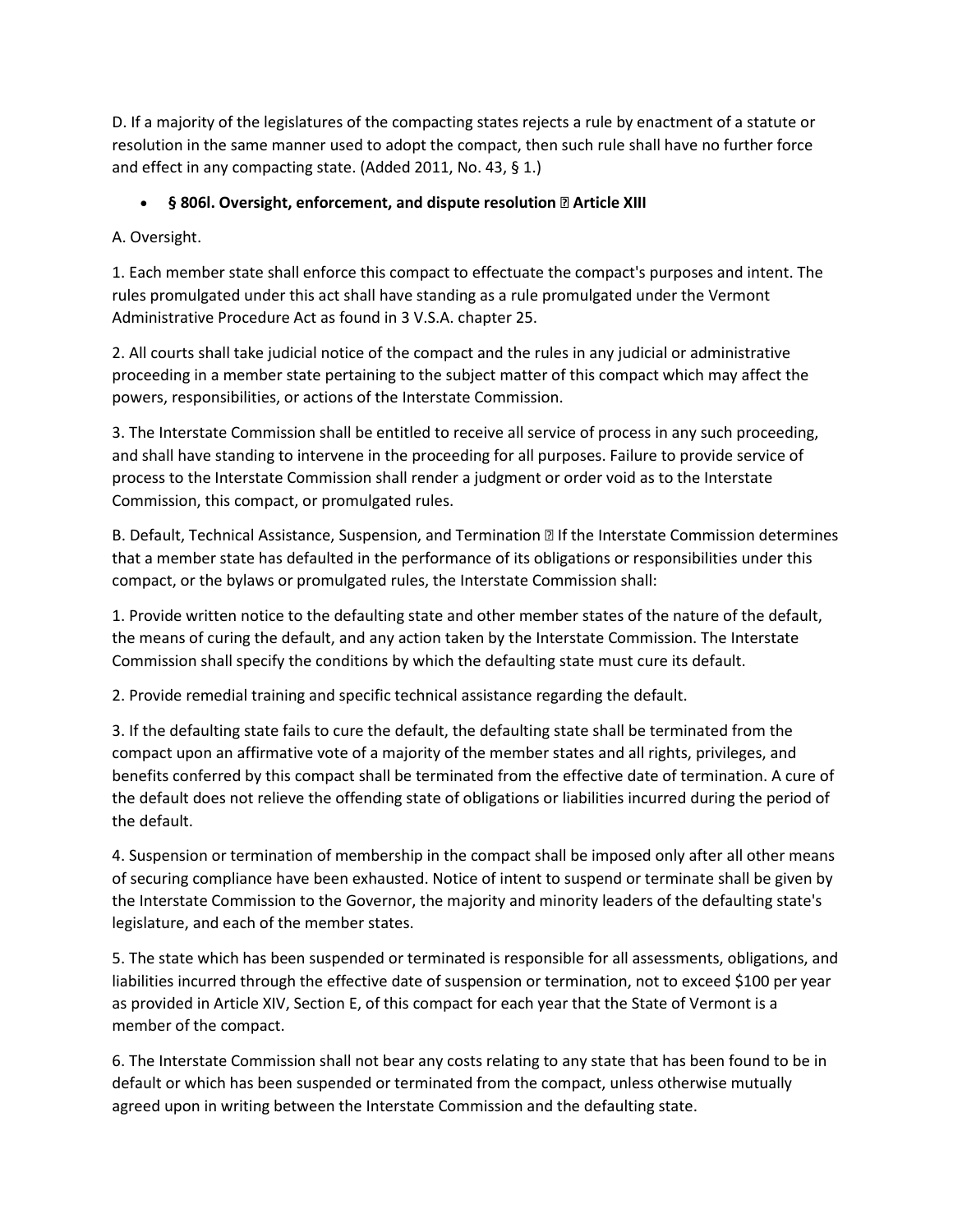7. The defaulting state may appeal the action of the Interstate Commission by petitioning the U.S. District Court for the District of Columbia or the federal district where the Interstate Commission has its principal offices. The prevailing party shall be awarded all costs of such litigation including reasonable attorney's fees.

C. Dispute Resolution.

1. The Interstate Commission shall attempt, upon the request of a member state, to resolve disputes which are subject to the compact and which may arise among member states and between member and non-member states.

2. The Interstate Commission shall promulgate a rule providing for both mediation and binding dispute resolution for disputes as appropriate. (Added 2011, No. 43, § 1.)

### **§ 806m. Financing of the interstate commission —Article XIV**

A. The Interstate Commission shall pay or provide for the payment of the reasonable expenses of its establishment, organization, and ongoing activities.

B. The Interstate Commission may levy on and collect an annual assessment from each member state to cover the cost of the operations and activities of the Interstate Commission and its staff which must be in a total amount sufficient to cover the Interstate Commission's annual budget as approved each year. The aggregate annual assessment amount shall be allocated based upon a formula to be determined by the Interstate Commission, which shall promulgate a rule binding upon all member states.

C. The Interstate Commission shall not incur obligations of any kind prior to securing the funds adequate to meet the same; nor shall the Interstate Commission pledge the credit of any of the member states, except by and with the authority of the member state.

D. The Interstate Commission shall keep accurate accounts of all receipts and disbursements. The receipts and disbursements of the Interstate Commission shall be subject to the audit and accounting procedures established under its bylaws. However, all receipts and disbursements of funds handled by the Interstate Commission shall be audited yearly by a certified or licensed public accountant, and the report of the audit shall be included in and become part of the annual report of the Interstate Commission.

E. The Interstate Commission may not assess, levy, or collect from Vermont in its annual assessment more than \$2,000.00 per year. Other funding sources may be accepted and used to offset expenses related to the State's participation in the compact. (Added 2011, No. 43, § 1; amended 2013, No. 56, § 20, eff. May 30, 2013.)

### **§ 806n. Member states, effective date and amendment —Article XV**

A. Any state is eligible to become a member state.

B. The compact shall become effective and binding upon legislative enactment of the compact into law by no less than ten (10) of the states. The effective date shall be no earlier than December 1, 2007. Thereafter it shall become effective and binding as to any other member state upon enactment of the compact into law by that state. The governors of non-member states or their designees shall be invited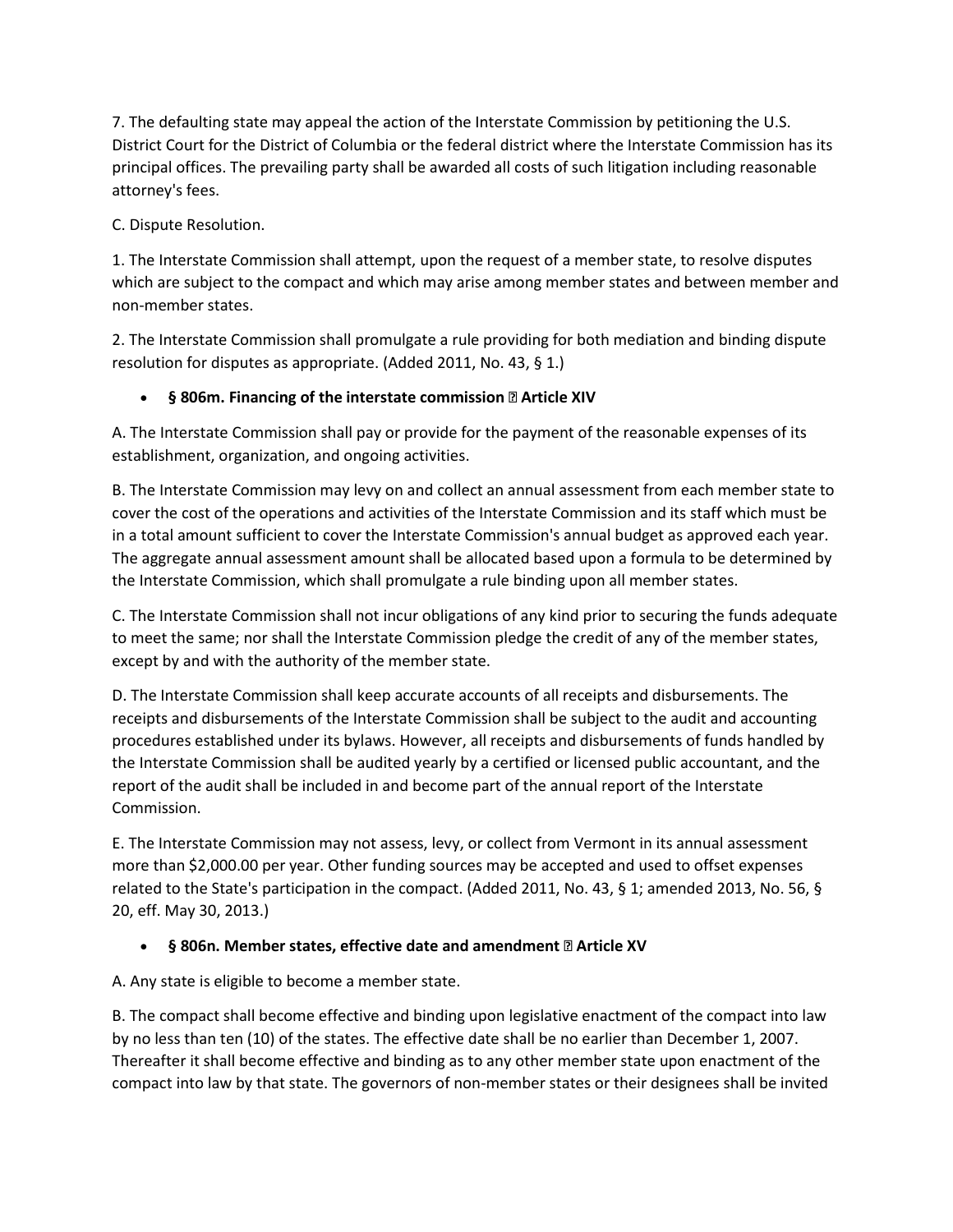to participate in the activities of the Interstate Commission on a non-voting basis prior to adoption of the compact by all states.

C. The Interstate Commission may propose amendments to the compact for enactment by the member states. No amendment shall become effective and binding upon the Interstate Commission and the member states unless and until it is enacted into law by unanimous consent of the member states. (Added 2011, No. 43, § 1.)

## **§ 806o. Withdrawal and dissolution —Article XVI**

A. Withdrawal.

1. Once effective, the compact shall continue in force and remain binding upon each and every member state; provided that a member state may withdraw immediately from the compact by specifically repealing the statute which enacted the compact into law.

2. Withdrawal from this compact shall be by the enactment of a statute repealing the same.

3. The withdrawing state shall immediately notify the chairperson of the Interstate Commission in writing upon the introduction of legislation repealing this compact in the withdrawing state. The Interstate Commission shall notify the other member states of the withdrawing state's intent to withdraw within sixty (60) days of its receipt thereof.

4. The withdrawing state is responsible for all assessments, obligations, and liabilities incurred through the effective date of withdrawal, not to exceed \$100 per year as provided in Article XIV, Section E, of this compact for each year that the State of Vermont is a member of the compact.

5. Reinstatement following withdrawal of a member state shall occur upon the withdrawing state reenacting the compact or upon such later date as determined by the Interstate Commission.

B. Dissolution of Compact.

1. This compact shall dissolve effective upon the date of the withdrawal or default of the member state which reduces the membership in the compact to one (1) member state.

2. Upon the dissolution of this compact, the compact becomes null and void and shall be of no further force or effect, and the business and affairs of the Interstate Commission shall be concluded and surplus funds shall be distributed in accordance with the bylaws. (Added 2011, No. 43, § 1.)

# **§ 806p. Severability and construction —Article XVII**

A. The provisions of this compact shall be severable, and if any phrase, clause, sentence, or provision is deemed unenforceable, the remaining provisions of the compact shall be enforceable.

B. The provisions of this compact shall be liberally construed to effectuate its purposes.

C. Nothing in this compact shall be construed to prohibit the applicability of other interstate compacts to which the states are members. (Added 2011, No. 43, § 1.)

# **§ 806q. Binding effect of compact and other laws —Article XVIII**

A. Other Laws. Nothing herein prevents the enforcement of any other law of a member state.